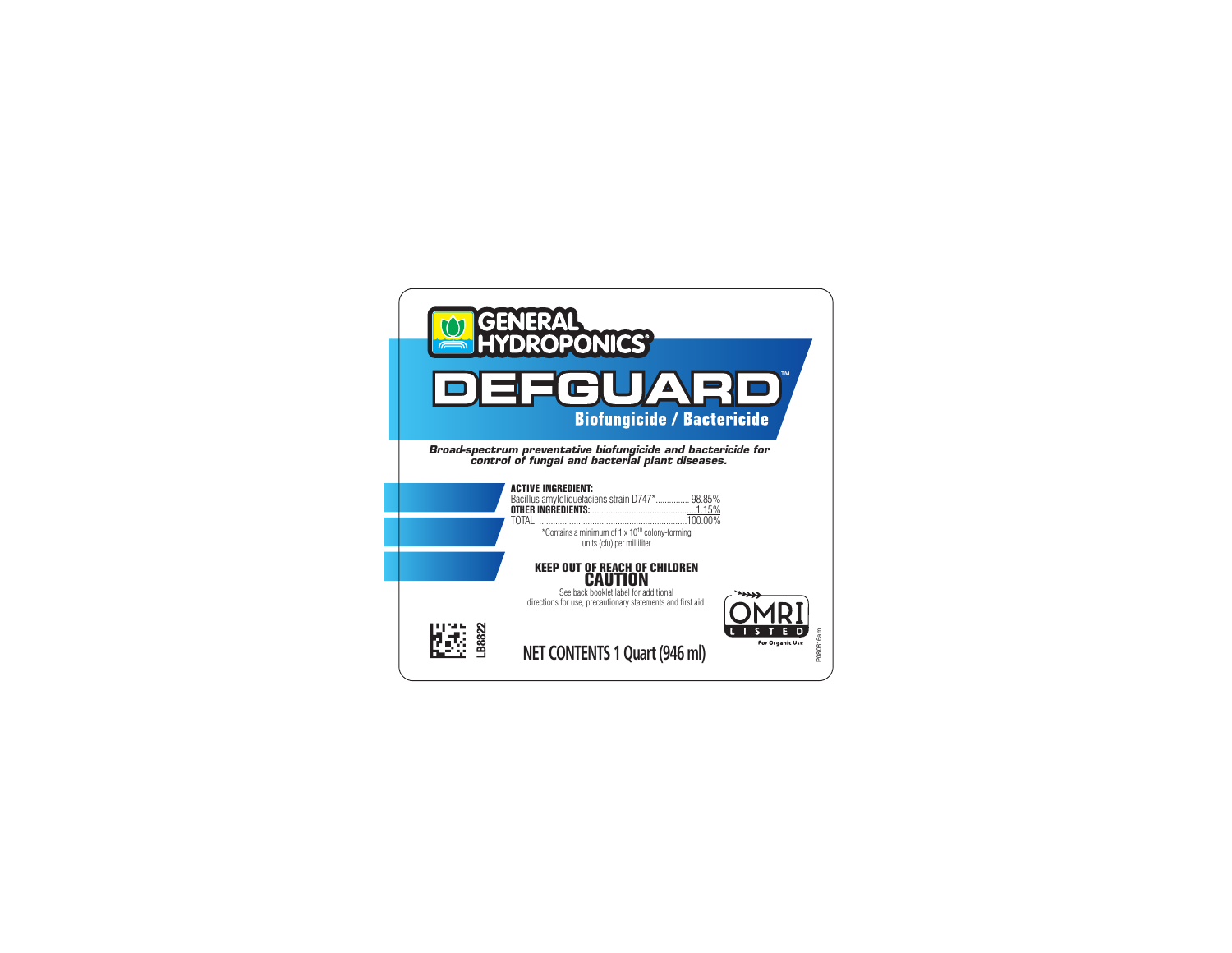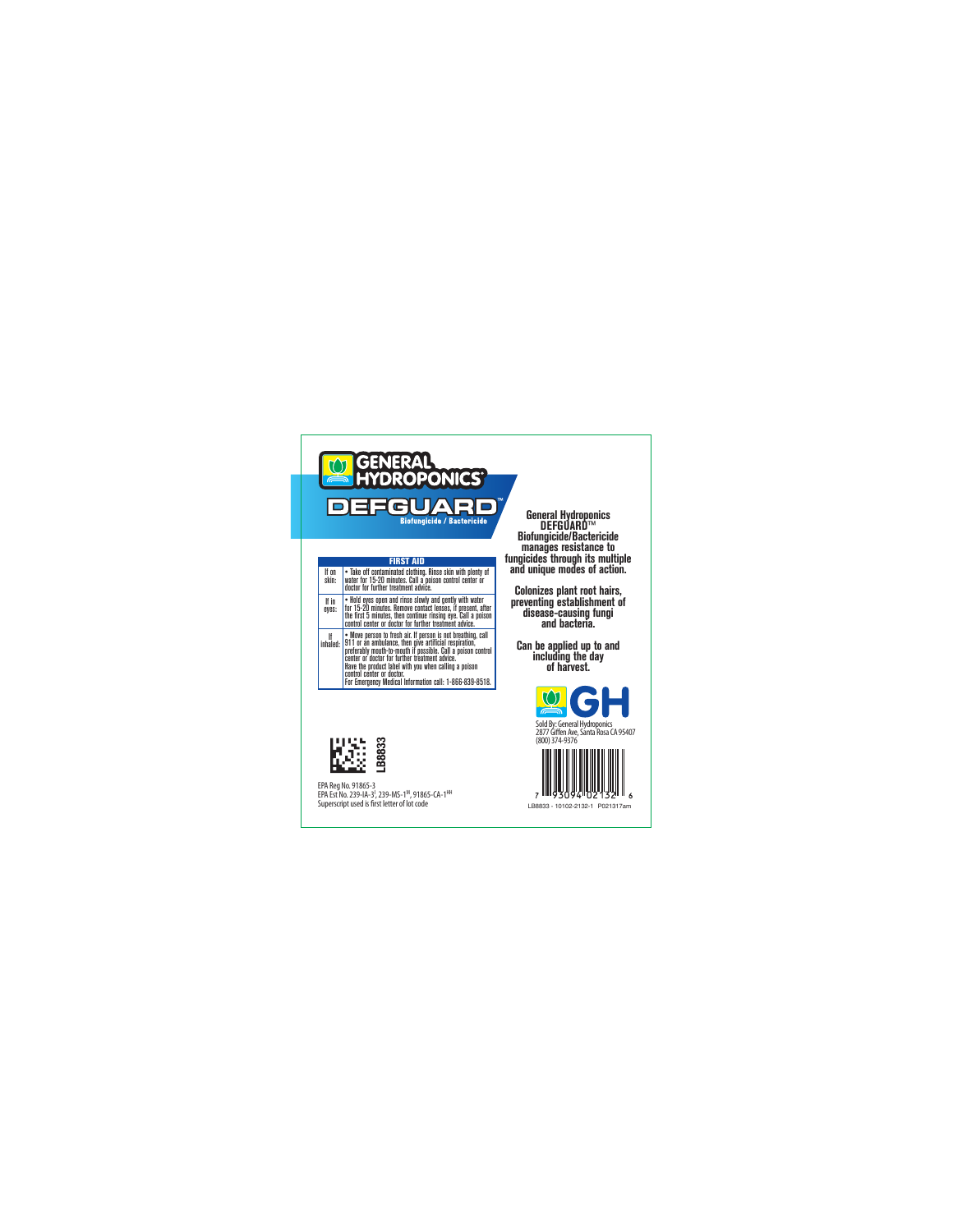### **KEEP OUT OF REACH OF CHILDREN**

**PRECAUTIONARY STATEMENTS**

#### **HAZARDS TO HUMANS & DOMESTIC ANIMALS**

**CAUTION** Prolonged or frequently repeated skin contact may cause allergic reactions in some individuals. Avoid contact with eyes, or clothing. Avoid breathing spray mist. Wash thoroughly with soap and water after handling and before eating, drinking, chewing gum, using tobacco and using the toilet.

**PERSONAL PROTECTIVE EQUIPMENT (PPE)**

#### **Applicators and other handlers must wear:**

- Long-sleeved shirt and long pants
- Waterproof gloves
- Shoes plus socks

Mixer/loaders and applicators must wear a dust/mist filtering respirator meeting NIOSH standards of at least N-95, R-95, or P-95. Repeated exposure to high concentrations of microbial proteins can cause allergic sensitization.

Follow manufacturer's instructions for cleaning and maintaining PPE. If no instructions are available, use detergent and hot water for washables. Keep and wash PPE separately from other laundry.

When handlers use closed systems, enclosed cabs, or aircraft in a manner that meets requirements listed in the Worker Protection Standard (WPS) for agricultural pesticides, the handler PPE requirements may be reduced or modified as specified in the WPS.

#### **USER SAFETY RECOMMENDATIONS**

User should:

- Remove clothing/PPE immediately if pesticides get inside. Then wash thoroughly and put on clean clothing.
- Remove PPE immediately after handling this product. Wash the outside of gloves before removing. As soon as possible, wash thoroughly and change into clean clothing.

#### **ENVIRONMENTAL HAZARDS**

For Terrestrial Uses: Do not apply directly to water or to areas where surface water is present, or to intertidal areas below the mean high water mark. Do not contaminate water when disposing of equipment washwaters or rinsate. Do not apply when weather conditions favor drift or runoff from treated areas.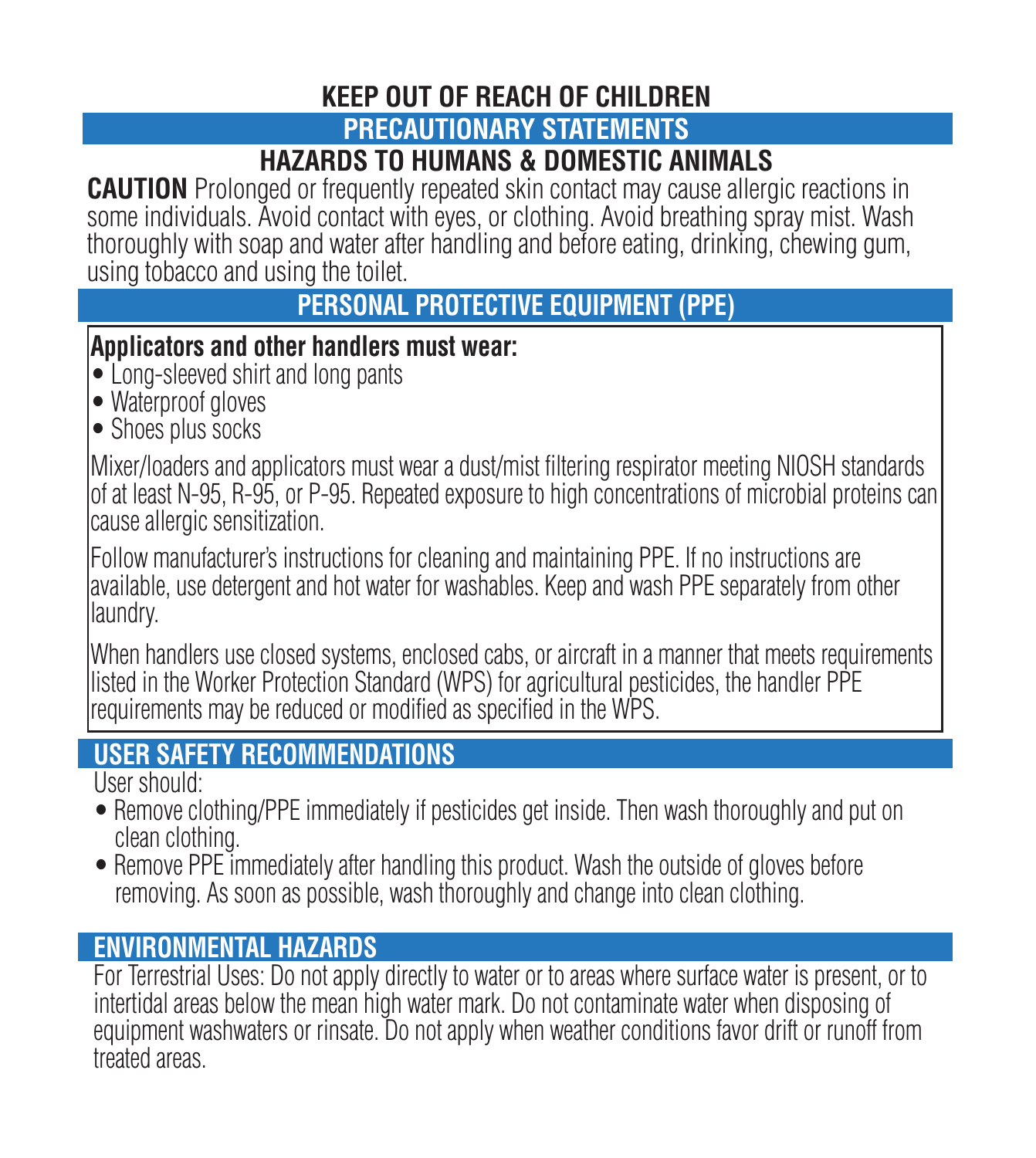#### **GENERAL INFORMATION**

This product is a broad-spectrum preventative biofungicide/bactericide for control or suppression of fungal and bacterial plant diseases. The active ingredient of this product is a naturally occurring strain (D747) of the beneficial bacterium Bacillus amyloliquefaciens. This product also colonizes plant root hairs, preventing establishment of disease-causing fungi and bacteria.

This product can be applied alone or in combination and/or rotation with chemical fungicides as a tool for integrated disease management in agricultural crops, ornamental and nursery plants. This product offers a valuable tool for management of resistance to chemical fungicides through its multiple and unique modes of action.

This product can be applied up to and including the day of harvest.

#### **DIRECTIONS FOR USE**

It is a violation of Federal law to use this product in a manner inconsistent with its labeling. For any requirements specific to your State or Tribe, consult the State or Tribal agency responsible for pesticide regulation.

Do not apply this product in a way that will contact workers or other persons, either directly or through drift. Only protected handlers may be in the area during application.

### **AGRICULTURAL USE REQUIREMENTS**

Use this product only in accordance with its labeling and with the Worker Protection Standard 40 CFR Part 170. This standard contains requirements for the protection of agricultural workers on farms, forests, nurseries, and greenhouses and handlers of agricultural pesticides. It contains requirements for training, decontamination, notification, and emergency assistance. It also contains specific instructions and exceptions pertaining to the statements on this label about personal protective equipment (PPE), and restricted entry intervals. The requirements in this box only apply to uses of this product that are covered by the Worker Protection Standard. Do not enter or allow worker entry into treated areas during the restricted entry interval (REI) of 4 hours.

PPE required for early entry to treated areas that is permitted under the Worker Protection Standard and that involves contact with anything that has been treated, such as plants, soil or water is: coveralls, waterproof gloves, shoes plus socks.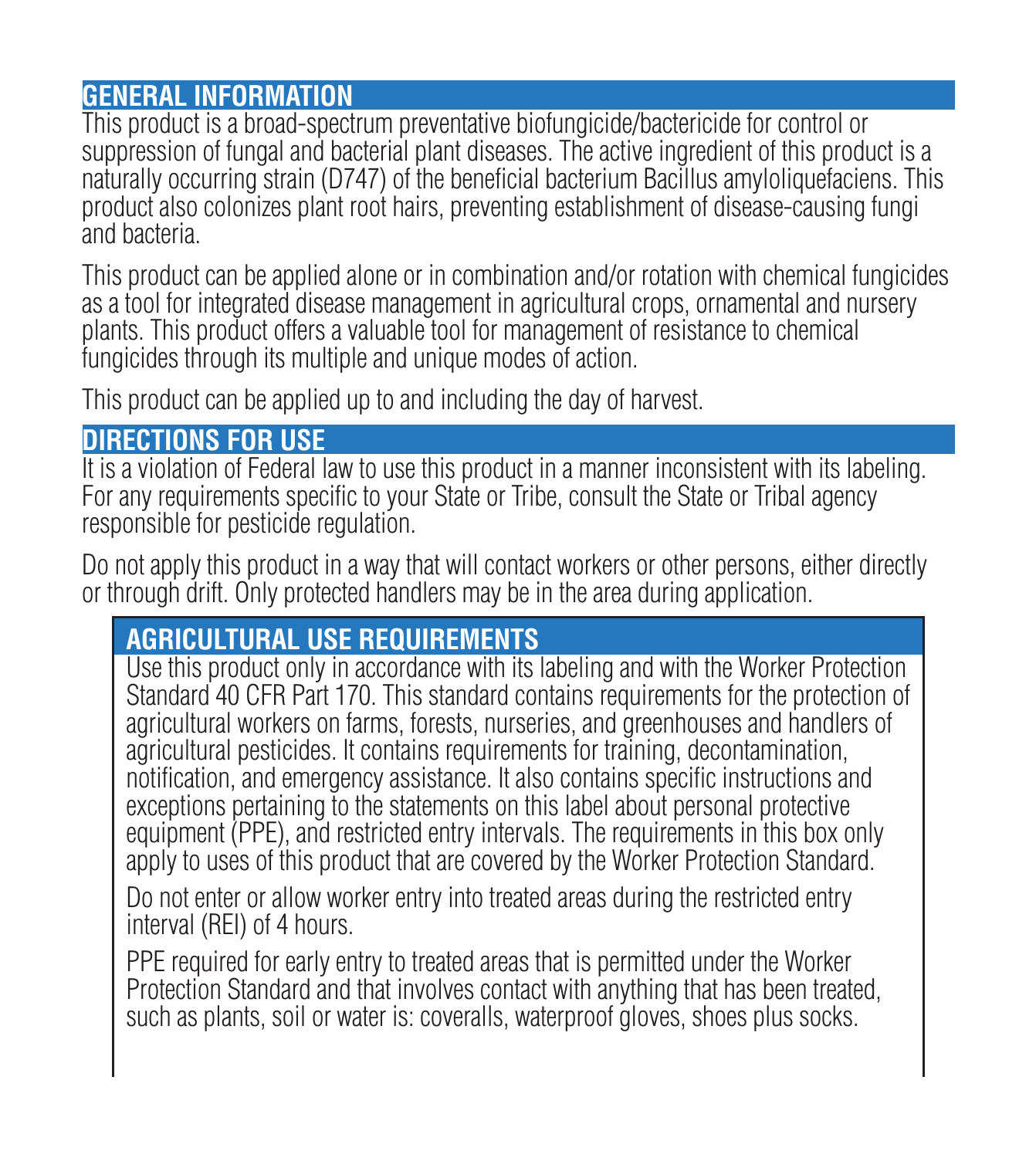### **AGRICULTURAL USE REQUIREMENTS cont.**

Exception: If the product is soil injected or soil incorporated, the Worker Protection Standard, under certain circumstances, allows workers to enter the treated area if there will be no contact with anything that has been treated.

## **MIXING AND HANDLING INSTRUCTIONS**

Mix the required amount of this product in water with sufficient agitation to maintain a uniform suspension in the spray or mixing tank. Tank should be cleaned prior to use. Do not use highly alkaline or highly acidic water to mix sprays. Use a buffering agent if necessary to maintain neutrality (pH 6 to 8) of water in the tank. Maintain agitation during application. Apply immediately after mixing; do not allow spray mix to stand overnight.

This product can be mixed and used with other agricultural chemicals for which such mixing is permitted by the product labels, in accordance with the most restrictive of those label limitations and precautions. If such a mixture is planned, a compatibility "jar test" should first be conducted by mixing the correct proportions of this product and these products in a small volume of water.

### **APPLICATION METHODS**

**Ground:** This product can be applied in most commonly-used ground application equipment, such as (but not limited to): tractor-mounted boom, airblast, high clearance, hose-end, backpack, and other pressurized sprayers; hose-end or hand-held sprayers; foggers or mist blowers; water wheel and other drench applicators; and shank or other soil injection method.

**Aerial:** This product can be applied by fixed or rotary winged aircraft in a minimum of 3 gallons of water per acre. Standard precautions should be taken to minimize spray drift.

**Chemigation:** This product can be applied through drip (trickle) and sprinkler type irrigation equipment. Refer to the section entitled "Chemigation Instructions" for detailed instructions.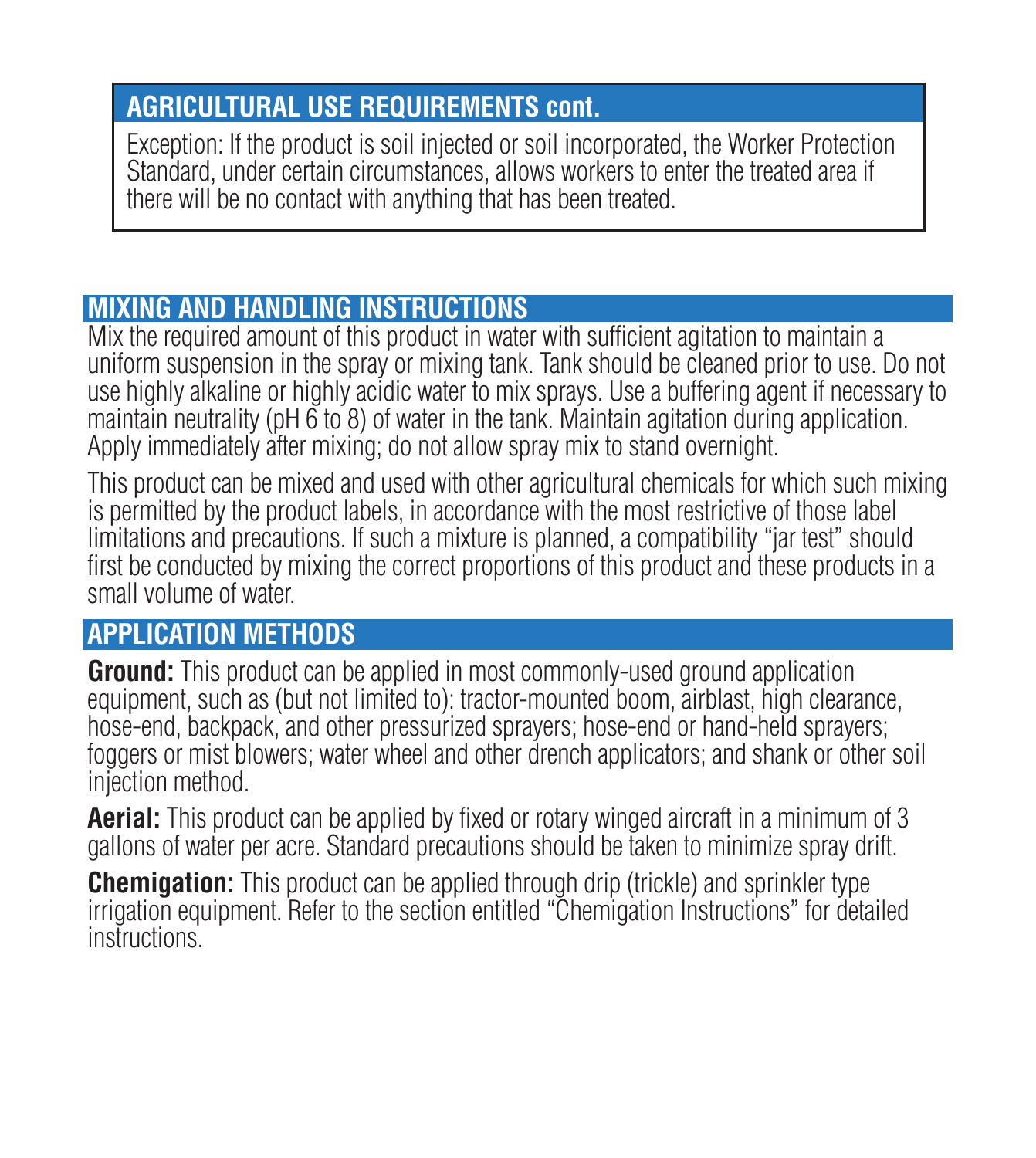| <b>CROPS</b>                                                                                                                                                                                                                                                                           | DISEASES/PATHOGENS<br>(See footnotes for additional information)                                                                                                                                                                                                                                                                                                                                                                                                                                                                                                         |
|----------------------------------------------------------------------------------------------------------------------------------------------------------------------------------------------------------------------------------------------------------------------------------------|--------------------------------------------------------------------------------------------------------------------------------------------------------------------------------------------------------------------------------------------------------------------------------------------------------------------------------------------------------------------------------------------------------------------------------------------------------------------------------------------------------------------------------------------------------------------------|
| <b>Vegetables</b>                                                                                                                                                                                                                                                                      |                                                                                                                                                                                                                                                                                                                                                                                                                                                                                                                                                                          |
| <b>Fruiting vegetables</b><br>such as tomatoes.<br>peppers, eggplant,<br>tomatillo, okra, and<br>others. (including<br>those grown for seed<br>production).                                                                                                                            | Bacterial spot (Xanthomonas spp.)*1<br>Bacterial speck (Pseudomonas syringae pv. tomato)*1<br>Grav mold (Botrytis cinerea)<br>Powdery mildew* (Leveillula, Oidiopsis, Erisyphe, and<br>Sohaerotheca spp.)<br>Early blight (Alternaria solani)*<br>Late blight (Phytophthora infestans)*<br>See instructions below for "Soil application" against the following<br>diseases:<br>"Damping off," seedling blights, and root or crown diseases<br>caused by Pythium, Rhizoctonia, Fusarium, Phytophthora, or<br>Verticillium* spp. Southern blight (Sclerotium rolfsii)* and |
| Leafy vegetables                                                                                                                                                                                                                                                                       |                                                                                                                                                                                                                                                                                                                                                                                                                                                                                                                                                                          |
| such as head and leaf<br>lettuce, celery, spinach,<br>radicchio, arugula,<br>watercress, and others<br>(including leafy<br>Brassica vegetables<br>such as mustard and<br>collard greens, kale,<br>bok choi, and related<br>crops).<br>(including those grown)<br>for seed production). | Downy mildew (Bremia lactucae, Peronospora spp.)*<br>Powdery mildew (Golovinomyces (Erisyphe) cichoracearum)*<br><b>Bacterial blights</b><br>Head and leaf drop (Sclerotinia spp.) <sup>2</sup><br>Pink rot (Sclerotinia sclerotiorum) <sup>2</sup><br>Leaf spots (Cercospora spp.)<br>See instructions below for "Soil application" against the following<br>diseases:<br>"Damping off," seedling blights, and root or crown diseases<br>caused by Pythium, Rhizoctonia, Fusarium, Phytophthora, or<br>Verticillium* spp. Bottom rot (Rhizoctonia solani)               |
| <b>Other Fruits</b>                                                                                                                                                                                                                                                                    |                                                                                                                                                                                                                                                                                                                                                                                                                                                                                                                                                                          |
| <b>Strawberry</b>                                                                                                                                                                                                                                                                      | Powdery mildew (Sphaerotheca macularis, Erisyphe spp.)*5<br>Gray mold (Botrytis cinerea)*4<br>Anthracnose (Colletotrichum acutatum)<br>Angular leaf spot (Xanthomonas fragariae) <sup>1</sup>                                                                                                                                                                                                                                                                                                                                                                            |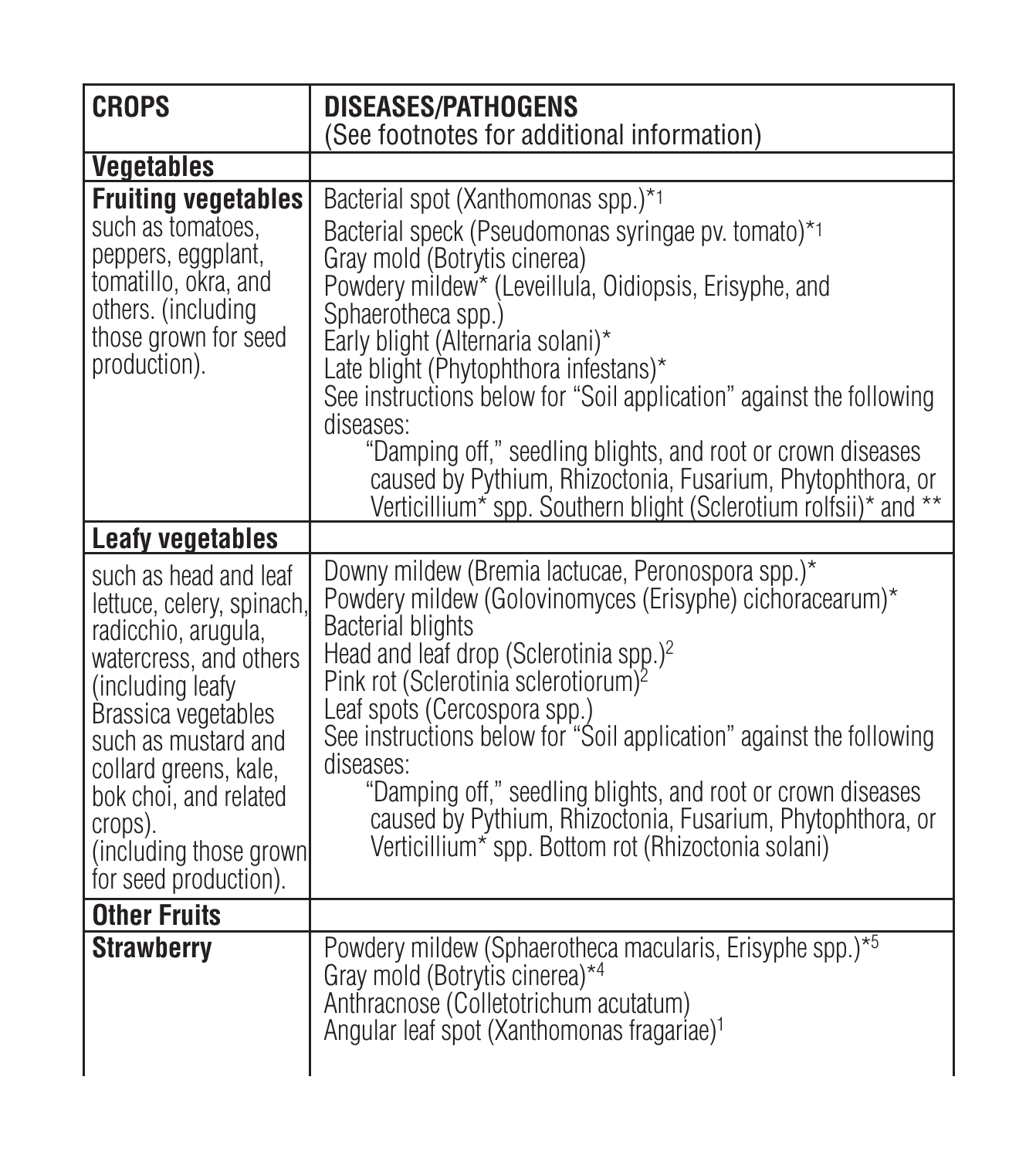| <b>CROPS</b> cont.                                                                                              | <b>DISEASES/PATHOGENS cont.</b><br>(See footnotes for additional information)                                                                                                                                                                                                                                                                                                                                                                                                                                                                                                                          |
|-----------------------------------------------------------------------------------------------------------------|--------------------------------------------------------------------------------------------------------------------------------------------------------------------------------------------------------------------------------------------------------------------------------------------------------------------------------------------------------------------------------------------------------------------------------------------------------------------------------------------------------------------------------------------------------------------------------------------------------|
| <b>Strawberry</b><br>cont.                                                                                      | For the following diseases, see instructions below for "Soil"<br>application" (and also root dip instructions <sup>7</sup> ):<br>"Damping off" and root or crown diseases caused by<br>Rhizoctonia, Fusarium, Pythium, Phytophthora, and/or<br>Verticillium* spp.<br>Charcoal rot (Macrophomina phaseolina)**                                                                                                                                                                                                                                                                                          |
| <b>Other Crops</b>                                                                                              |                                                                                                                                                                                                                                                                                                                                                                                                                                                                                                                                                                                                        |
| <b>Herbs and spices</b><br>such as basil, thyme,<br>coriander, dill, cilantro,<br>parsley, mint, and<br>others. | Powdery mildews (Oidium spp. and others)<br>Downy mildews (Peronospora spp. and others)*<br>Damping off diseases (Rhizoctonia, Pythium, Alternaria, and<br>Fusarium spp.)<br>Leaf spots (Alternaria, Septoria, Colletotrichum, and Cercospora<br>$SDD.$ <sup>*</sup><br>Bacterial diseases (Erwinia, Xanthomonas, and Pseudomonas<br>spp.)<br>Rusts (Puccinia spp. and others)<br>See instructions below for "Soil application" against the following<br>diseases:<br>"Damping off" and root or crown diseases caused by<br>Rhizoctonia, Fusarium, Pythium, Phytophthora, and/or<br>Verticillium* spp. |
| Tobacco                                                                                                         | Angular leaf spot (Pseudomonas spp.)<br>Anthracnose (Colletotrichum and Glomerella spp.)<br>Blue mold or downy mildew (Peronospora spp.)*<br>Brown spot (Alternaria)<br>Barn spot/frogeye leaf spot (Cercospora nicotianae) <sup>3</sup><br>Collar rot (Sclerotinia slcerotiorum) <sup>2</sup><br>Gray mold (Botrytis cinerea)<br>Powdery mildew (Erysiphe cichoracearum)<br>Target spot (Rhizoctonia solani)<br>See instructions below for "Soil application" against the following<br>diseases:                                                                                                      |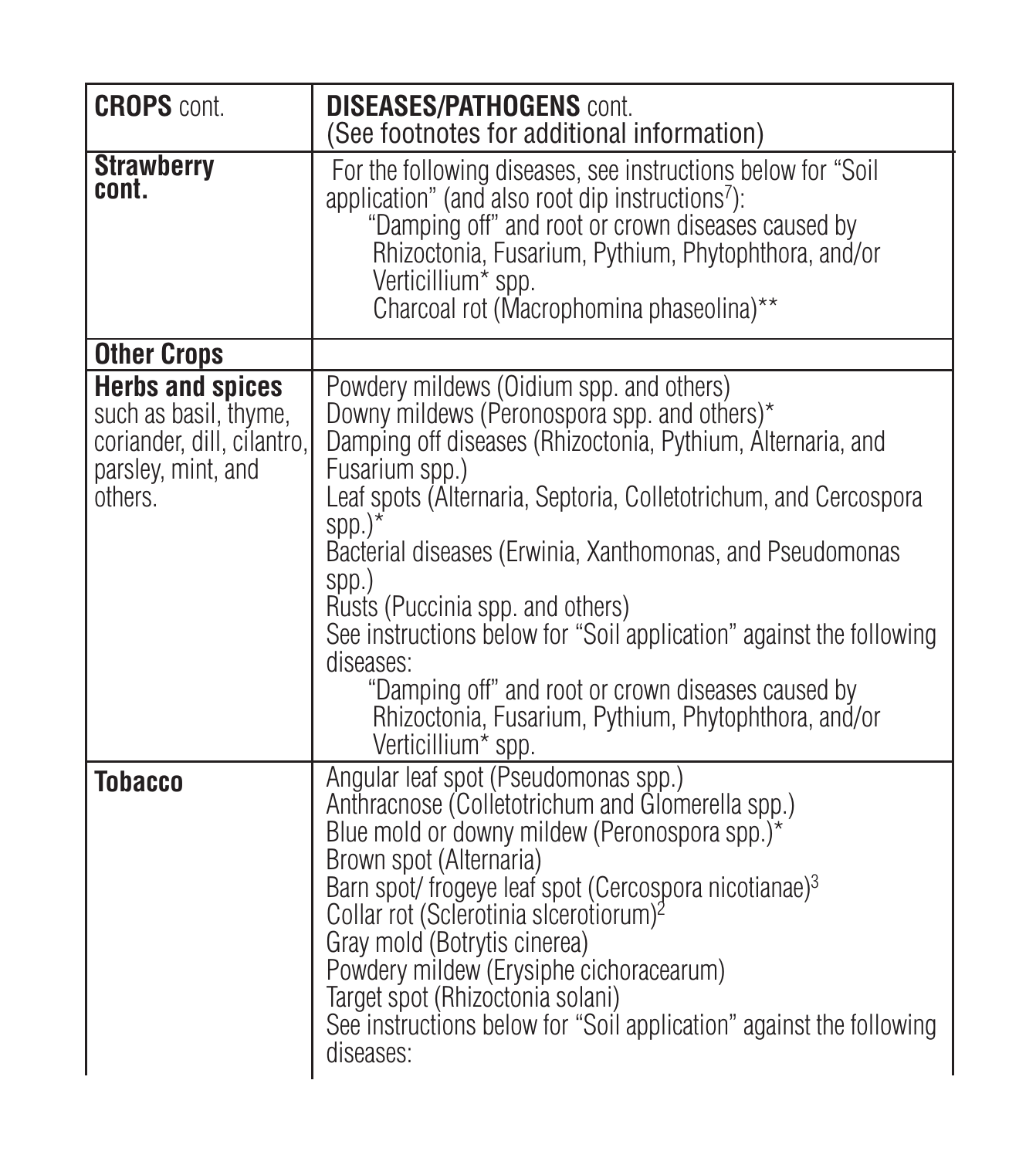| <b>CROPS</b> cont. | <b>DISEASES/PATHOGENS cont.</b><br>(See footnotes for additional information)                                                                                                                                                                                                                                                                 |
|--------------------|-----------------------------------------------------------------------------------------------------------------------------------------------------------------------------------------------------------------------------------------------------------------------------------------------------------------------------------------------|
| Tobacco cont.      | "Damping off," seedling blights, and root or crown diseases<br>caused by Pythium, Rhizoctonia, Fusarium, Olpidium,<br>Phytophthora, or Verticillium* spp.<br>Charcoal rot (Macrophomina phaseolina)<br>Black root rot (Thielaviopsis basicola)<br>Black shank (Phytophthora spp.)*<br>Southern blight/southern stem rot (Sclerotium rolfsii)* |
| <b>Mint</b>        | Rust (Puccinia spp.)                                                                                                                                                                                                                                                                                                                          |
| <b>Hops</b>        | Powdery mildew (Sphaerotheca macularis) <sup>6</sup>                                                                                                                                                                                                                                                                                          |

### **Footnotes:**

\*Suppression only; for improved control mix or rotate with chemical fungicide approved for such use.

## **\*\* NOT FOR USE IN CALIFORNIA**

- <sup>1</sup> Tank mix or rotate with copper-based fungicides at label rates for improved control.
- <sup>2</sup> Apply at or immediately following planting (but before plant emergence) as a banded seedline treatment 4 to 6 inches wide. Make second application at thinning or cultivation in sufficient water and multiple nozzles to ensure thorough coverage of lower leaves and surrounding soil surface. Incorporation with light irrigation after application may improve disease control. Repeat at 10-14 day intervals if conditions promoting disease persist.
- <sup>3</sup> Pre-harvest applications in sufficient water to cover fruit or other harvested plant parts may improve control of postharvest infections.
- 4 Begin applications at or before pistillate bloom, repeating every 7-10 days. Apply before rainfall if possible, and tank mix or rotate with a copper-based bactericide registered for such use for improved control.
- 5 Start applications at or just before flowering and repeat every 7-10 days as needed through harvest.
- 6 Mix 6 to10 fluid ounces of this product per 100 gallons of water and apply in minimum of 20 gallons per acre from emergence to training, 50 gallons per acre from training to wire, and 100 gallons per acre from wire touch through harvest.
- 7 For treatment of strawberry roots immediately before transplanting: immerse bare roots (individually or in bunches) for 10 seconds in a suspension of 1 to 2 pints of this product per gallon of water.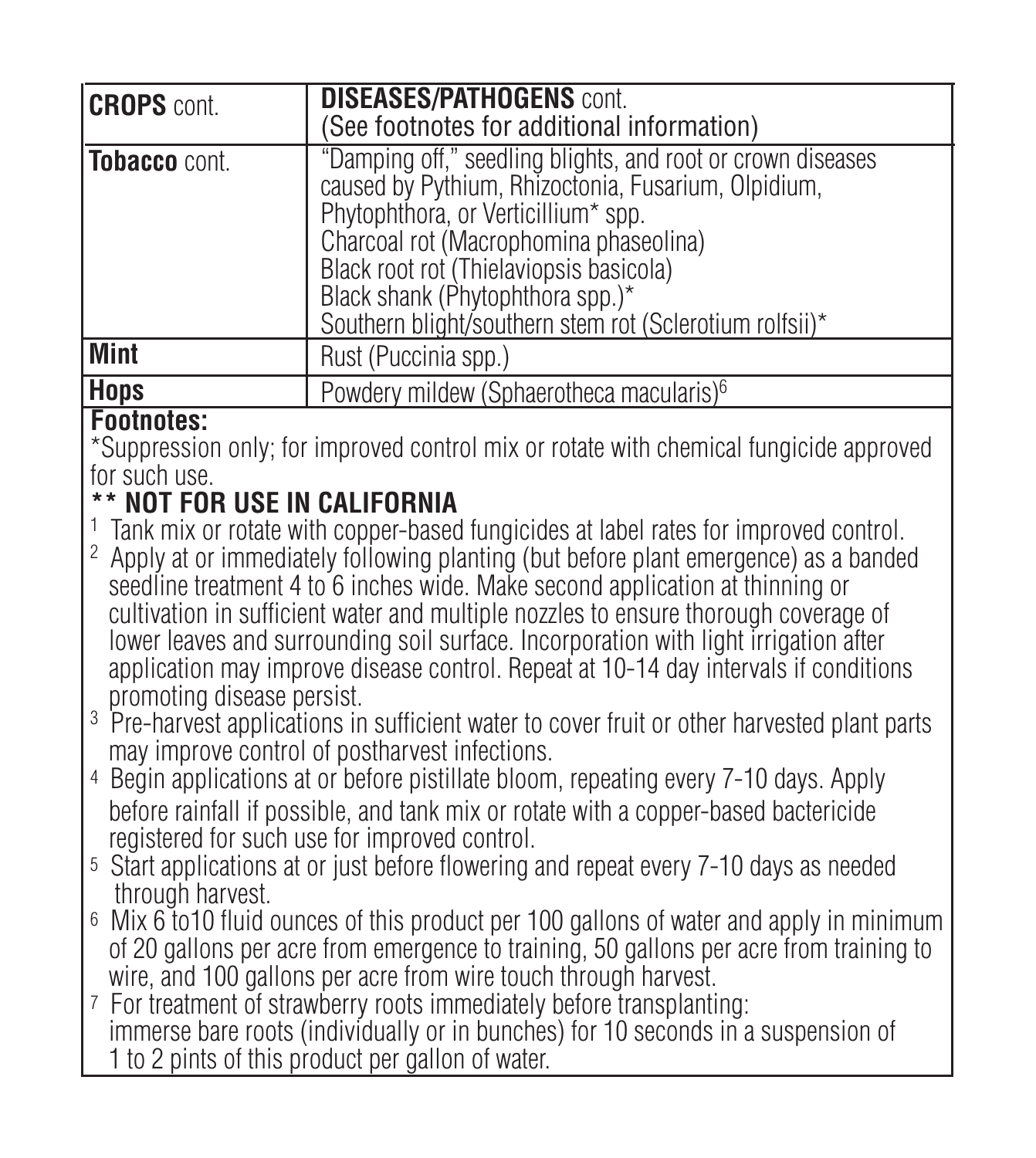**Foliar application:** For control of diseases on foliage, flowers, fruit, or other above-ground parts of plants: mix this product in water and apply as a spray at a rate of 0.5 to 6 quarts of this product per acre in sufficient water to achieve thorough coverage of the crop canopy with minimal runoff. Begin applications at crop emergence, transplanting, or when conditions are conducive to development of disease. Repeat application every 3 to 10 days, or as needed, for as long as conditions favor disease development. Lower rates (0.5 to 3 quarts per acre) may be applied under light disease pressure, to smaller (e.g. newly-emerged) plants, or when this product is used in a tank mix with other fungicides whose labels allow such use. Under moderate to severe disease pressure, or when environmental conditions and plant stage are conducive to rapid disease development, use higher label rates (3-6 quarts/acre), apply more frequently (every 3-7 days), and mix or rotate this product with other fungicides for improved performance.

**Soil application:** For control of soilborne diseases infecting seeds, seedlings, roots, crown, stems, or other plant parts below ground or in contact with soil: Apply this product at 0.5 to 4.5 pints per acre. Mix the required amount in sufficient water to apply by one of the following methods:

- Soil drench applied to transplants in flats or pots in the greenhouse or nursery any time prior to transplanting (see additional drench instructions under "Nurseries, greenhouses, shade houses, and ornamental plants" below).
- Soil drench at transplanting, using a "water wheel" injector, spray nozzles/hoses, or other method to drench each root ball and/or planting hole.
- Soil or seedline drench, or banded spray (in-furrow) at planting. See the section on "Banded (in-furrow) application" below for additional instructions.

Follow-up (post-planting) preventative applications can be made every 2-4 weeks by one or more of the following methods, if needed:

- Drip (trickle) or any type of sprinkler irrigation, any time after planting or transplanting. See Chemigation Instructions for additional information.
- Spray directly onto the soil surface and/or lower plant parts. If targeting root disease, follow immediately with sufficient overhead sprinkler irrigation to move this product to the root zone.
- Injection directly into the rooting zone using shanks or similar equipment.

Lower rates (0.5 to 2 pints of this product per acre) may be applied under light disease pressure, to smaller plants, or when this product is used in a tank mix with other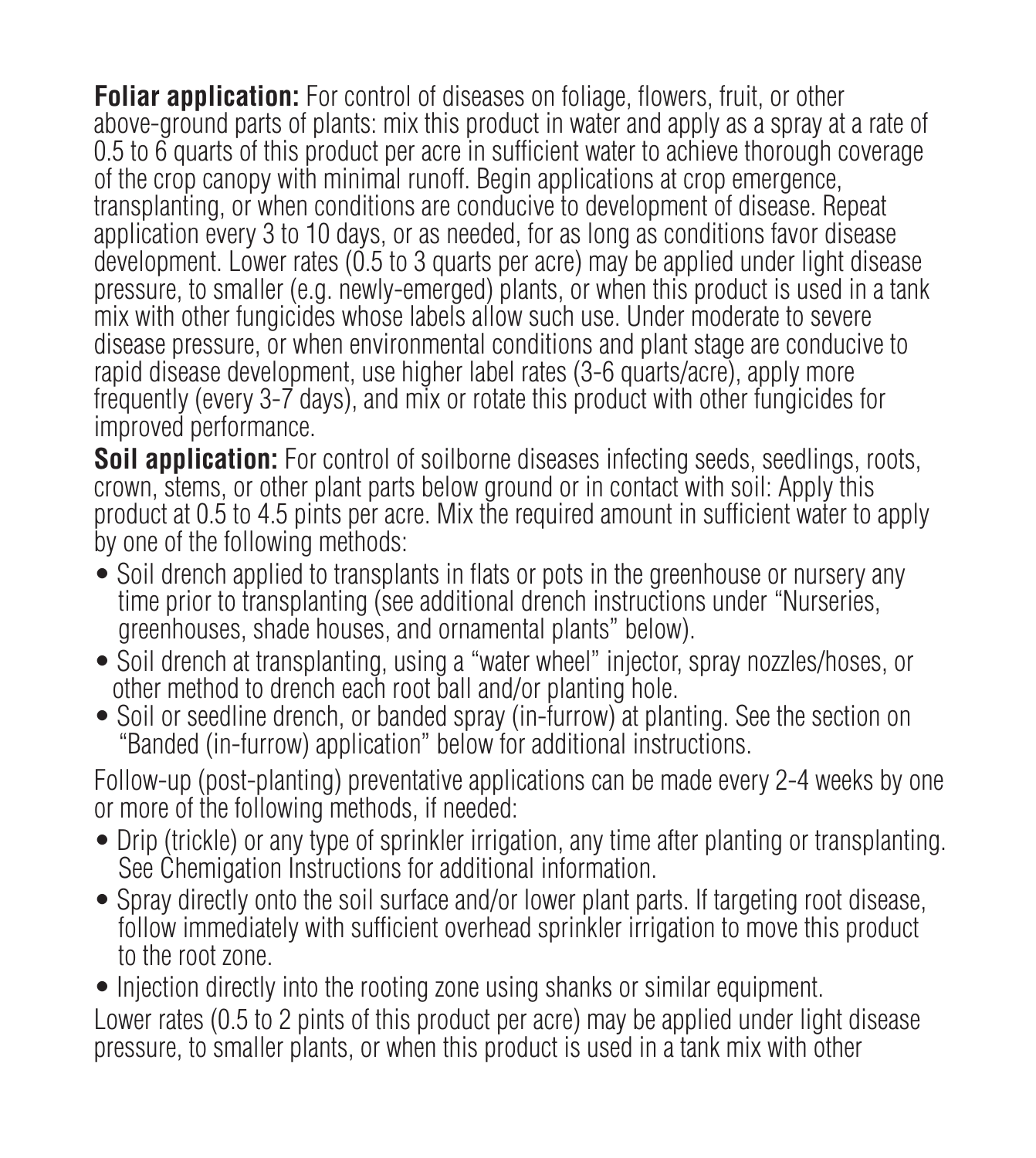fungicides whose labels allow such use. Under moderate to severe disease pressure, or when environmental conditions and plant stage are conducive to rapid disease development, use higher label rates (2 - 4.5 pints per acre), apply more frequently (every 2 weeks), and mix or rotate this product with other fungicides for improved performance.

**Banded (in-furrow) application:** Use the table below (rate this product per acre) to determine the correct application rate in fluid ounces per 1,000 row feet based on row spacing and desired rate per acre. Mix the required amount of this product in water and apply as banded spray (4" to 6" wide) or seedline drench centered over the planting furrow. Apply directly over seeds in the furrow just before they are covered with soil. The volume of water required per acre or per 1,000 row feet will depend on the application equipment used. Consult your local cooperative extension service if you need assistance calibrating band spraying equipment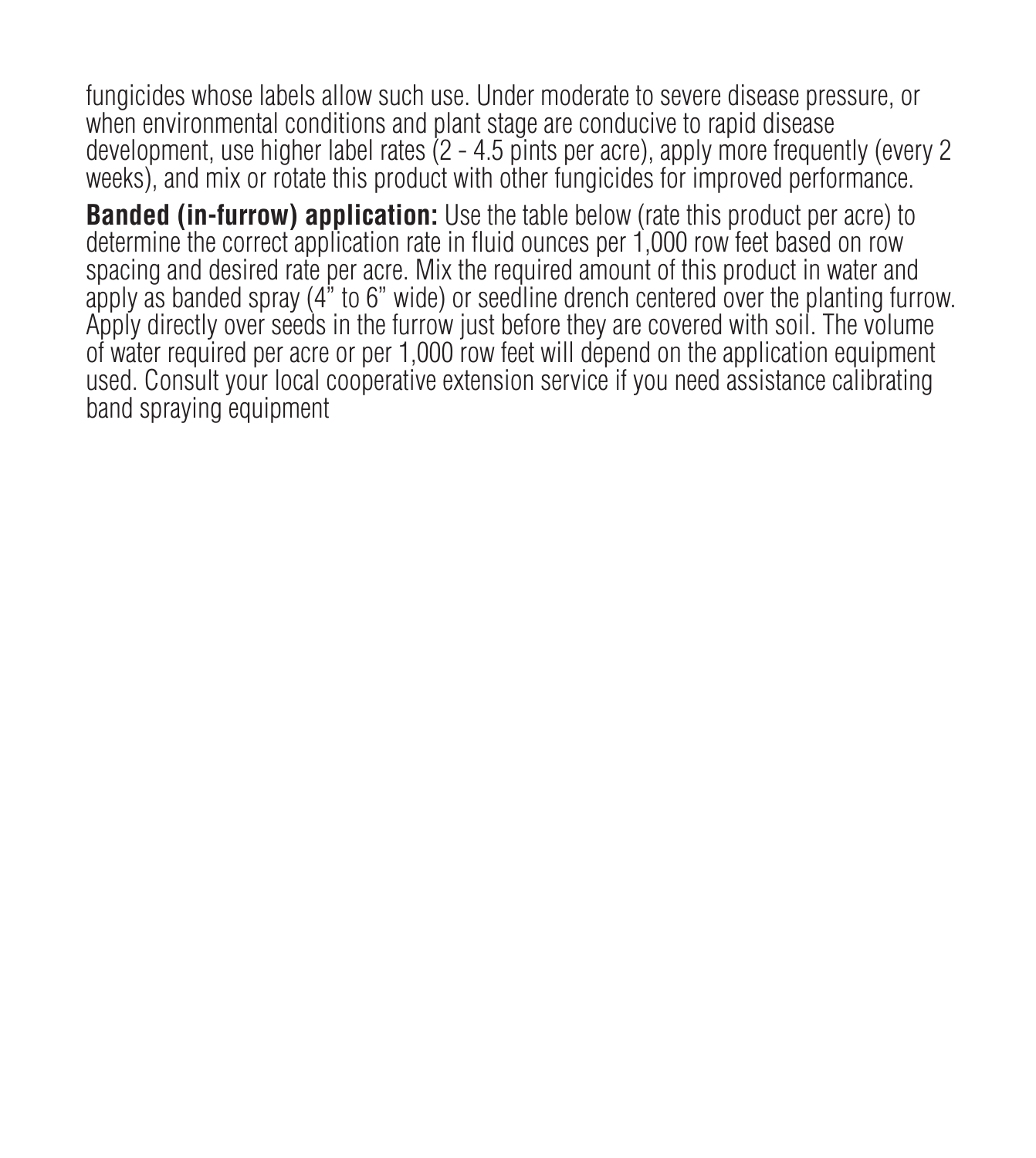| This Product<br>Rate/acre |                |                  |    |                |               |               |    | Space between rows (inches) |          |                  |               |          |     |                |                       |              |
|---------------------------|----------------|------------------|----|----------------|---------------|---------------|----|-----------------------------|----------|------------------|---------------|----------|-----|----------------|-----------------------|--------------|
| <b>Pints</b>              | Fl oz          | ₽                | 4  | ٣              | ≌             | 20            | 22 | 24                          | 26       | 28               | 50            | 32       | 34  | 36             | 38                    |              |
| ۵.                        | œ              |                  |    |                |               |               | ≌  |                             |          | 2                |               |          | ₽   |                |                       |              |
| <b>P21</b>                | ∾              |                  | 3  | 4              |               |               |    |                             |          |                  |               |          |     |                |                       |              |
|                           |                | 4                | 1  | 2              | 6             | 91            |    |                             | œ        |                  |               |          |     |                |                       |              |
| <b>25</b>                 | ສ              | جب               | ß  | $\frac{8}{10}$ |               | $\infty$      |    |                             |          |                  |               |          | m   | 4              | م                     |              |
| مِ                        | 24             | $\epsilon$       | Š  |                | $\frac{8}{1}$ | G             |    |                             |          |                  | ₹             |          |     |                |                       |              |
| r.                        | 8              | ٦ĥ               |    | 2              |               |               |    | S                           |          | بما              | $\epsilon$    |          | ∞   | Ģ              |                       |              |
| $\overline{2.0}$          | 32             |                  | 23 |                |               | 2             | S  | 1.5                         | ص        |                  | $\propto$     | 2.       | ä   | 22             | 23                    |              |
| 2.25                      | ඝ              | $\frac{8}{2}$    |    |                |               | 4             | ج  |                             | $\infty$ | Œ.               | $\sim$        |          | ೆ   | 25             | $\sim$                |              |
| $\frac{1}{2}$             | ₽              | $\overline{0.9}$ |    |                | 4             | 5             |    | $\infty$                    | ċ        |                  | c             |          |     | $\infty$       | lW                    |              |
| 2.75                      | 4              |                  | c  | m              | ما            |               | q  | 2.0                         |          | ₫                | ċ             |          | నె  | ಸ              | m                     |              |
| 3.0                       | \$             |                  |    | ج              |               | $\infty$      |    | Ç<br>¢                      |          |                  | $\frac{8}{2}$ | ග        | ന്  | ೫              |                       |              |
| 3.25                      | ង              | $\tilde{c}$      | 4  | S              | $\infty$      | c<br>c        | οs | 4<br>$\circ$                | C        | 28               | $\infty$      | c<br>CY. | 34  | 36             | $\propto$<br>$\infty$ |              |
| 3.5                       | ន              | S                | LC |                | σ.            | Ċ<br>Ċ        | 4  | G<br>¢                      | ∞        | $\alpha$         | C             | CY.      | 36  | 3.9            | d                     |              |
| 3.75                      | ສ              | 4                | G. | œ              | ¢             | 4<br>Ċ        | 25 | $\infty$                    | m        | 32               | œ             | $\infty$ | ్లె | 4              | ᆉ                     |              |
| 4.0                       | డ              | E,<br>÷          |    | 20             | 22            | 6<br>$\sim$   | N  | Ģ<br>$\sim$                 | c<br>m   | 3.4              | m             | 3.9      | 42  | 4.4            | 4                     | d            |
| 4.25                      | $\frac{28}{2}$ | $\frac{6}{1}$    | œ  | $\overline{c}$ | 2.3           | $\frac{8}{2}$ | 23 | က                           | 4<br>cri | 3.6              | S             | 4.2      | 44  | $\overline{4}$ |                       | ماری<br>ماری |
| 4.5                       |                | 17               | ူ  | 22             | $\frac{5}{3}$ |               | 30 | 3.3                         | 3.6      | $\overline{3.9}$ | ₩             | 4<br>₹   | 47  | ြ              | 의<br>서 1              |              |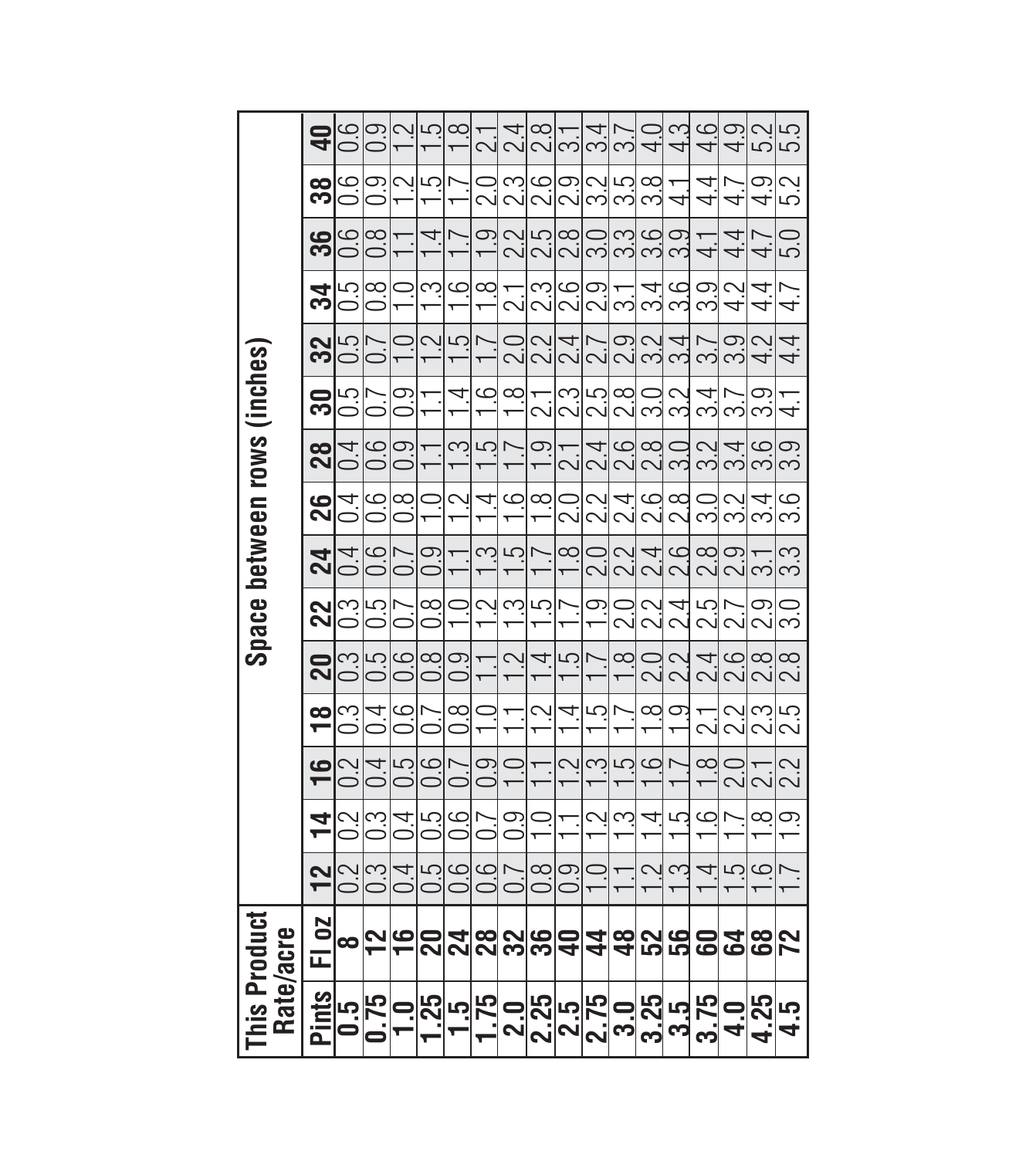#### **Nurseries, greenhouses, shadehouses, and ornamental plants**

**Spray application:** Mix **0.5 to 6 quarts** of this product per 100 gallons of water and apply as a foliar spray of sufficient volume to wet the entire plant with minimal runoff. Begin preventative applications at plant emergence and repeat every 3-28 days as needed (every 3-7 days if disease pressure is high or environmental conditions are highly favorable to disease outbreak, 10-28 days under low pressure or less conducive conditions).

**Drench application:** Mix **0.5 to 4.5 pints** of this product per 100 gallons of water and apply as a drench or coarse spray to soil or other growing media in pots, flats, plugs, trays, or planting beds, for control or suppression of soilborne diseases of seedlings, cuttings, bedding plants, and transplants (including vegetables and other transplanted food crops). Make first application at or immediately before seeding, sticking, germination, or transplanting. Repeat applications every 14-28 days as needed. Transplants can be treated immediately before transplanting into field soils to protect against damping-off and other diseases that reduce plant establishment.

**Cutting or root dip:** Dip basal end of cuttings or bare roots (individually or in bunches) in a suspension of **1 to 2 pints of this product per gallon of water**. Immerse for 5-10 seconds immediately before planting.

**Chemigation:** Mix **0.5 to 4.5 pints of this product per 100 gallons** of water and apply via drip, handheld, or sprinkler irrigation systems. Refer to "Chemigation Instructions" for more details.

| <b>CROPS/USE SITES</b>                               | <b>DISEASES/PATHOGENS</b>                                      |
|------------------------------------------------------|----------------------------------------------------------------|
| Indoor, outdoor, and shade-                          | Powdery mildews caused by Erisyphe, Podosphaera,               |
| or other cover-arown                                 | Sphaerotheca, Oidium, and Golovinomyces spp.                   |
|                                                      | ornamental trees and shrubs, Anthracnose (Colletotrichum spp.) |
| l flowering plants, foliage                          | Bacterial leaf spots caused by Erwinia, Pseudomonas,           |
| plants, tropical plants, potted and Xanthomonas spp. |                                                                |
| plants, potted or cut flowers,                       | Damping-off disease (Rhizoctonia, Pythium, Fusarium            |
| bedding plants, forestry                             | SDD.                                                           |
| seedlings, conifer                                   | Late blight, blackeye, and root rots caused by                 |
| I production for reforestation.                      | Phytophthora spp.                                              |
| fruit trees, vegetables and                          | Gray mold and blight caused by Botrytis cinerea                |
| other crops grown in                                 | Black root rot (Aspergillus spp.)                              |
| areenhouses or nurseries                             | Black spot of roses (Diplocarpon rosae)                        |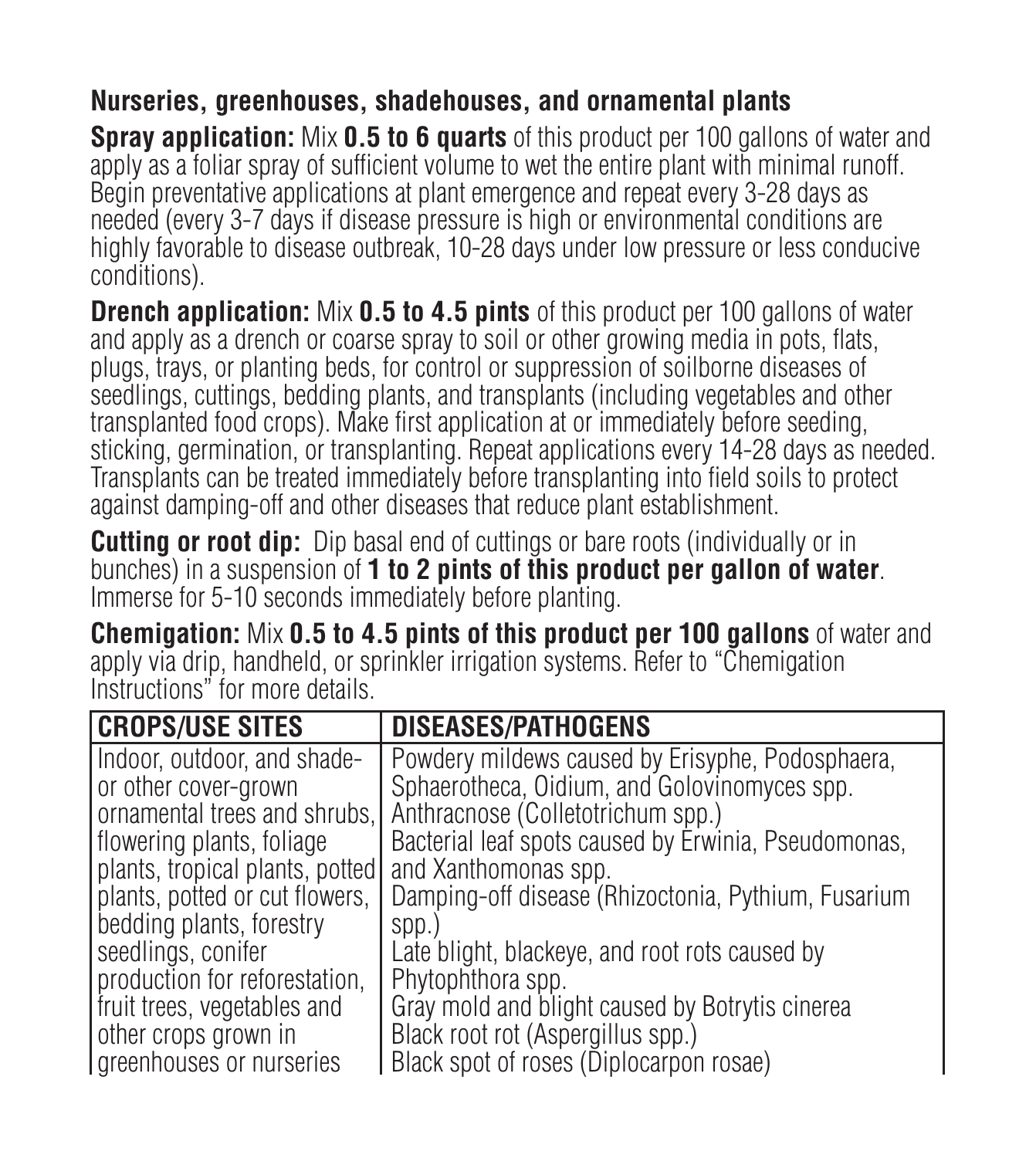| <b>CROPS/USE SITES cont.</b>                                                                                                                                                                                                                                                                                                                                                                    | <b>DISEASES/PATHOGENS cont.</b>                                                                                                                                                                                                                                           |
|-------------------------------------------------------------------------------------------------------------------------------------------------------------------------------------------------------------------------------------------------------------------------------------------------------------------------------------------------------------------------------------------------|---------------------------------------------------------------------------------------------------------------------------------------------------------------------------------------------------------------------------------------------------------------------------|
| Indoor, outdoor, and shade-<br>or other cover-grown<br>ornamental trees and shrubs, Entomosporium,<br>flowering plants, foliage<br>plants, tropical plants, potted Rust (Puccinia spp.)<br>plants, potted or cut flowers,<br>bedding plants, forestry<br>seedlings, conifer<br>production for reforestation,<br>fruit trees, vegetables and<br>other crops grown in<br>greenhouses or nurseries | Downy mildew (Peronospora spp.)<br>Leaf spots caused by Alternaria, Septoria, Cercospora,<br>Helminthosporium, and Myrothecium spp.)<br>Scab (Venturia spp.)<br>Root rot, bottom rot, or stem rot caused by Rhizoctonia<br>solani<br>Sclerotinia blight<br>Fusarium wilts |

## **Non-Agricultural Use Requirements**

The requirements in this box apply to uses of this product that are NOT within the scope of the Worker Protection Standard for agricultural pesticides (40 CFR Part 170). The WPS applies when this product is used to produce agricultural plants on farms, forests, nurseries, or greenhouses. Keep unprotected persons out of treated areas until sprays have dried.

## **CHEMIGATION INSTRUCTIONS Example Biography**

### **General information:**

Apply this product only through drip (trickle) irrigation (including micro-irrigation through spaghetti tubes or individual tubes) or sprinkler irrigation (including impact or microsprinklers, microjet, overhead boom, water gun, solid set, lateral move, end tow, side-roll, center pivot, or hand move, including mist-type systems); or with hand-held calibrated irrigation equipment (such as a hand-held wand with injector). Do not apply this product through any other type of irrigation system.

Crop injury or lack of effectiveness can result from non-uniform distribution of treated water.

If you have questions about calibration, contact State Extension Service specialists, equipment manufacturers or other experts.

Do not connect an irrigation system (including greenhouse systems) used for pesticide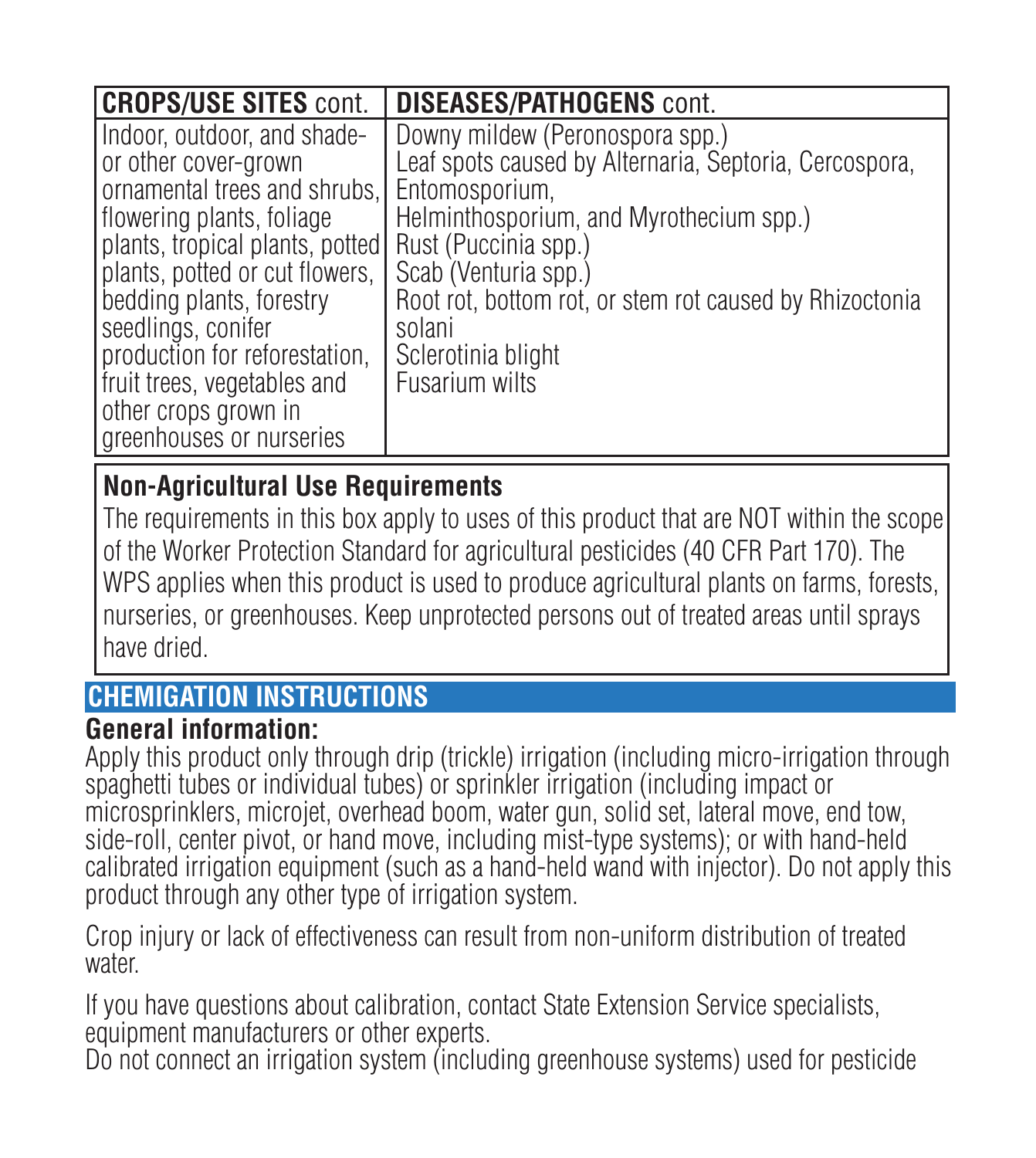application to a public water system unless the pesticide label-prescribed safety devices for public water systems are in place.

A person knowledgeable of the chemigation system and responsible for its operation, or under the supervision of the responsible person, shall shut the system down and make necessary adjustments should the need arise.

Public water system means a system for the provision to the public of piped water for human consumption if such system has at least 15 service connections or regularly serves an average of at least 25 individuals daily at least 60 days out of the year.

Chemigation systems connected to public water systems must contain a functional, reduced-pressure zone, backflow preventer (RPZ) or the functional equivalent in the water supply line upstream from the point of pesticide introduction. As an option to the RPZ, the water from the public water system should be discharged into a reservoir tank prior to pesticide introduction. There shall be a complete physical break (air gap) between the outlet end of the fill pipe and the top or overflow rim of the reservoir tank of at least twice the inside diameter of the fill pipe.

The pesticide injection pipeline must contain a functional, automatic, quick-closing check valve to prevent the flow of fluid back toward the injection.

The pesticide injection pipeline must contain a functional, normally closed, solenoid-operated valve located on the intake side of the injection pump and connected to the system interlock to prevent fluid from being withdrawn from the supply tank when the irrigation system is either automatically or manually shut down.

The system must contain functional interlocking controls to automatically shut off the pesticide injection pump when the water pump motor stops, or in cases where there is no water pump, when the water pressure decreases to the point where pesticide distribution is adversely affected.

Systems must use a metering pump, such as a positive displacement injection pump (e.g., diaphragm pump) effectively designed and constructed of materials that are compatible with pesticides and capable of being fitted with a system interlock.

Do not apply when wind speed favors drift beyond the area intended for treatment. Remove scale, pesticide residues, and other foreign matter from the chemical supply tank and injector system and flush with clean water before use. Failure to provide a clean tank, free of scale or residues may reduce effectiveness of this product.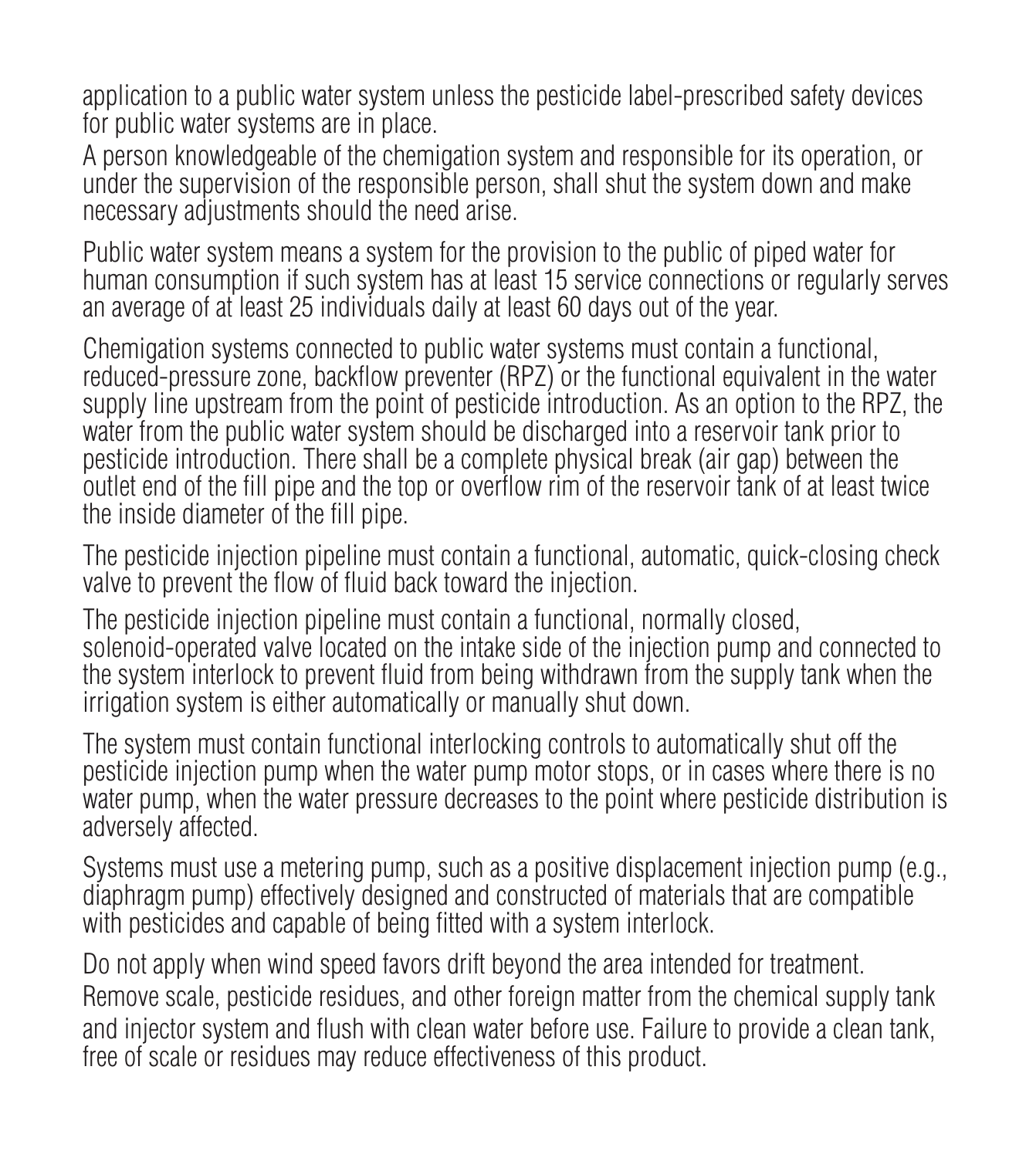# **Drip (trickle) and micro-irrigation chemigation**

- 1. The system must contain a functional check valve, vacuum relief valve and low pressure drain appropriately located on the irrigation pipeline to prevent water source contamination from backflow.
- 2. The pesticide injection pipeline must contain a functional, automatic, quick-closing check valve to prevent the flow of fluid back toward the injection pump.
- 3. The pesticide injection pipeline must also contain a functional, normally closed, solenoid-operated valve located on the intake side of the injection pump and connected to the system interlock to prevent fluid from being withdrawn from the supply tank when the irrigation system is either automatically or manually shut down.
- 4. The system must contain functional interlocking controls to automatically shut off the pesticide injection pump when the water pump motor stops.
- 5. The irrigation line or water pump must include a functional pressure switch which will stop the water pump motor when the water pressure decreases to the point where pesticide distribution is adversely affected.
- 6. Systems must use a metering pump such as a positive displacement injection pump (i.e., diaphragm pump) effectively designed and constructed of materials that are compatible with pesticides and capable of being fitted with a system interlock.
- 7. Dilute the product in water following the label mixing directions. It may be premixed in a supply tank with water, fertilizer, or other appropriate tank-mixed agricultural chemicals. Agitation is necessary. Apply to moderately moist soils. Use volumes that thoroughly wet the soil but that do not cause significant runoff or excessive drip from pots. Application should be continuous in sufficient water to apply the recommended rate evenly to the entire treated area.

# **Sprinkler chemigation:**

- 1. The system must contain a functional check valve, vacuum relief valve, and low pressure drain appropriately located on the irrigation pipeline to prevent water source contamination from backflow.
- 2. The pesticide injection pipeline must contain a functional, automatic, quick-closing check valve to prevent the flow of fluid back toward the injection pump.
- 3. The pesticide injection pipeline must also contain a functional, normally closed, solenoid-operated valve located on the intake side of the injection pump and connected to the system interlock to prevent fluid from being withdrawn from the supply tank when the irrigation system is either automatically or manually shut down.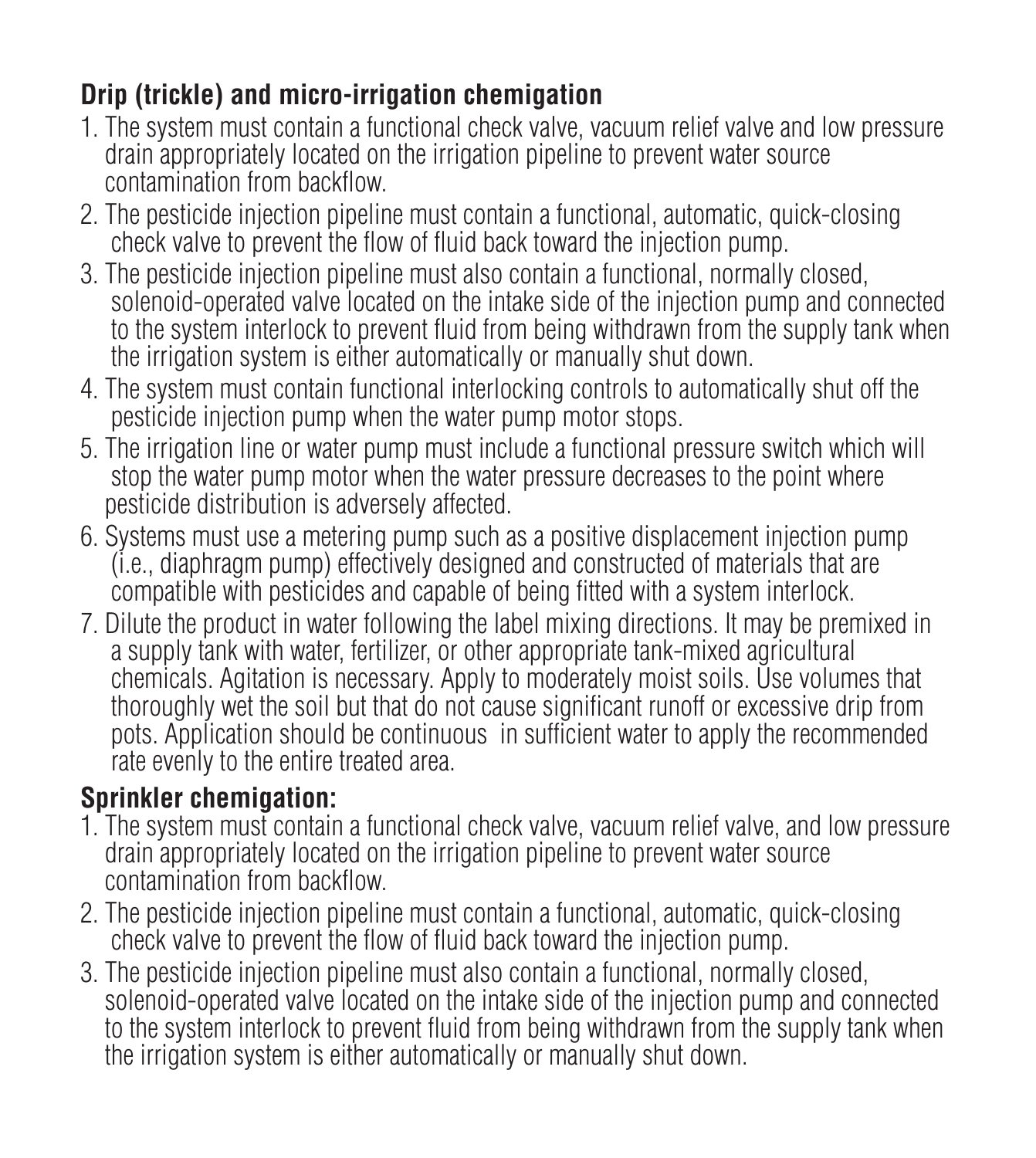- 4. The system must contain functional interlocking controls to automatically shut off the pesticide injection pump when the water pump motor stops.
- 5. The irrigation line or water pump must include a functional pressure switch which will stop the water pump motor when the water pressure decreases to the point where pesticide distribution is adversely affected.
- 6. Systems must use a metering pump, such as a positive displacement injection pump (i.e., diaphragm pump) effectively designed and constructed of materials that are compatible with pesticides and capable of being fitted with a system interlock.
- 7. Dilute the product in water following the label mixing directions. It may be premixed in a supply tank with water, fertilizer or other appropriate tank-mixed agricultural chemicals. Agitation is necessary. Apply to moderately moist soils. Use volumes that thoroughly wet the soil but that do not cause significant runoff or excessive drip from pots. Application should be continuous in sufficient water to apply the recommended rate evenly to the entire treated area.
- 8. Do not apply when wind speed favors drift beyond the area intended for treatment.

## **STORAGE AND DISPOSAL**

Do not contaminate water, food, or feed by storage and disposal.

**Pesticide Storage:** Store in a drv area inaccessible to children. Store in original containers only. Keep container closed when not in use.

**Pesticide Disposal:** Wastes resulting from the use of this product may be disposed of onsite or at an approved waste disposal facility.

**Container Handling:** Nonrefillable container. Do not reuse or refill this container. Triple rinse container (or equivalent) promptly after emptying. Triple rinse as follows: Empty the remaining contents into application equipment or a mix tank and drain for 10 seconds after the flow begins to drip. Fill the container ¼ full with water and recap. Shake for 10 seconds. Pour rinsate into application equipment or a mix tank or store rinsate for later use or disposal. Drain for 10 seconds after the flow begins to drip. Repeat this procedure two more times. Then offer for recycling, if available or puncture and dispose of in a sanitary landfill, or by incineration, or if allowed by state and local authorities, by burning. If burned, stay out of smoke.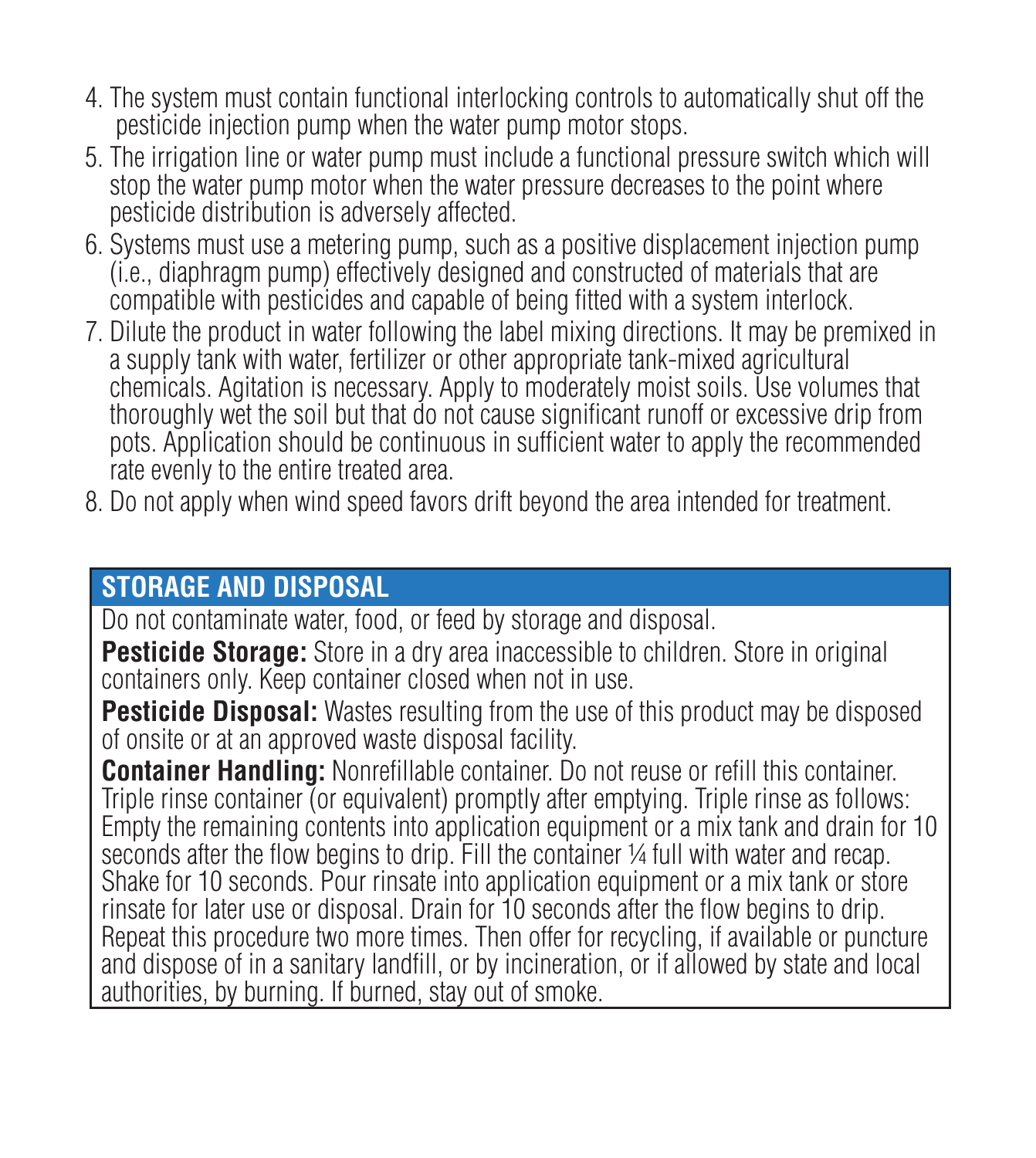# **RESIDENTIAL USE**

## **KEEP OUT OF REACH OF CHILDREN**

### **PRECAUTIONARY STATEMENTS**

#### **HAZARDS TO HUMANS & DOMESTIC ANIMALS**

**CAUTION** Prolonged or frequently repeated skin contact may cause allergic reactions in some individuals. Avoid contact with eyes, or clothing. Avoid breathing spray mist. Wash thoroughly with soap and water after handling and before eating, drinking, chewing gum, using tobacco and using the toilet.

|                | <b>FIRST AID</b>                                                                                                                                                                                                                                                                                                                                                                                  |
|----------------|---------------------------------------------------------------------------------------------------------------------------------------------------------------------------------------------------------------------------------------------------------------------------------------------------------------------------------------------------------------------------------------------------|
| If on<br>skin: | l • Take off contaminated clothing. Rinse skin with plenty of water for 15-20 minutes. Call a poison<br>control center or doctor for further treatment advice.                                                                                                                                                                                                                                    |
| If in<br>eves: | . Hold eyes open and rinse slowly and gently with water for 15-20 minutes. Remove contact lenses, if<br>present, after the first 5 minutes, then continue rinsing eve. Call a poison control center or doctor for<br>further treatment advice.                                                                                                                                                    |
| lf             | $\bullet$ Move person to fresh air. If person is not breathing, call 911 or an ambulance, then give artificial<br>inhaled: respiration, preferably mouth-to-mouth if possible. Call a poison control center or doctor for further<br>treatment advice. Have the product label with you when calling a poison control center or doctor.<br>For Emergency Medical Information call: 1-866-839-8518. |

### **ENVIRONMENTAL HAZARDS**

To protect the environment, do not allow pesticide to enter or run off into storm drains, drainage ditches, gutters or surface waters. Applying this product in calm weather when rain is not predicted for the next 24 hours will help to ensure that wind or rain does not blow or wash pesticide off the treatment area. Rinsing application equipment over the treated area will help avoid run off to water bodies or drainage systems.

### **DIRECTIONS FOR USE:**

It is a violation of Federal law to use this product in a manner inconsistent with its labeling. Do not apply this product in a way that will contact workers or other persons. either directly or through drift. Only protected handlers may be in the area during application. For any requirements specific to your State or Tribe, consult the State or Tribal agency responsible for pesticide regulation.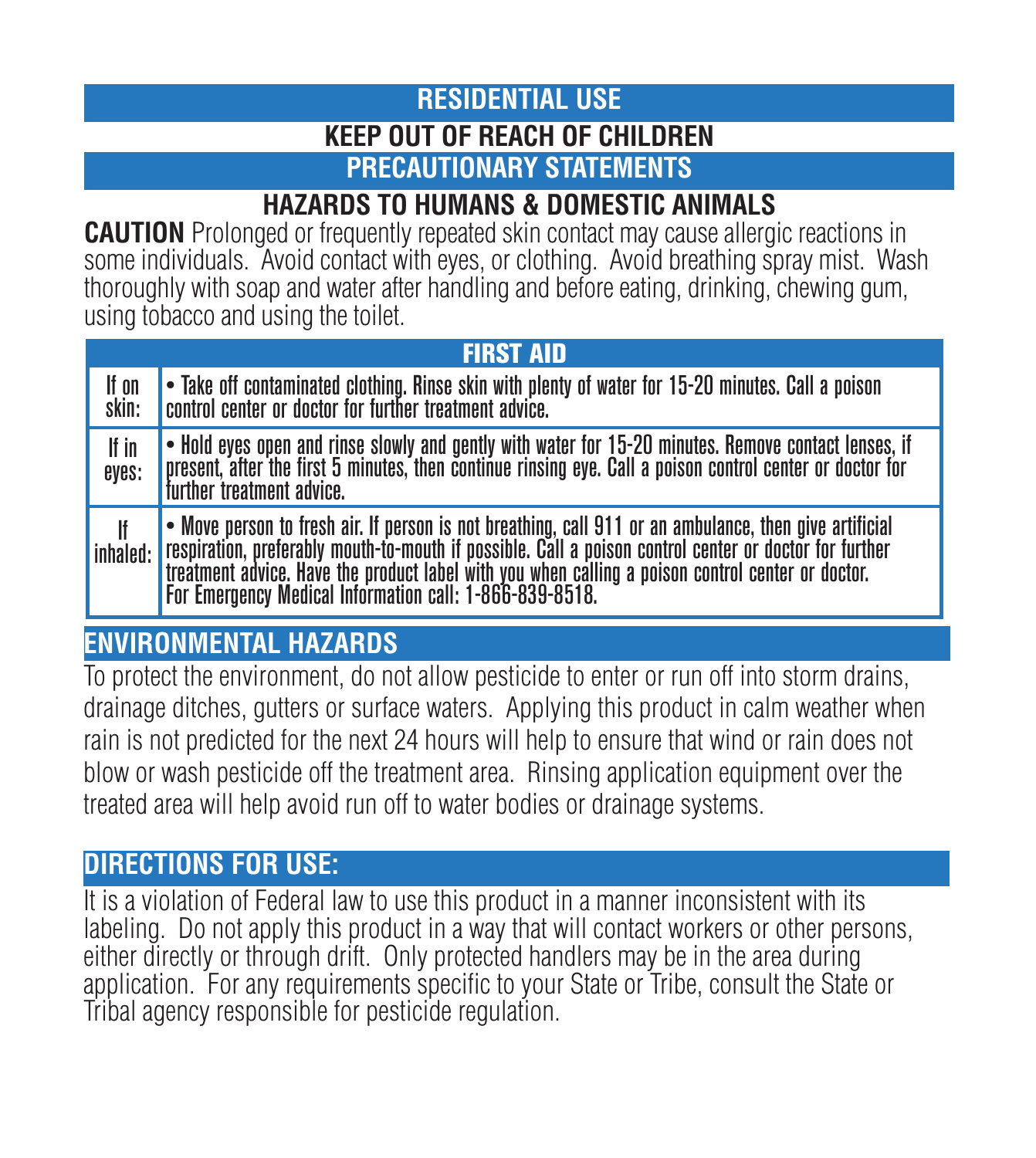#### **Mixing instructions:**

This product must be mixed with water and applied as a spray to fruit and foliage, or as a drench to plant roots. See below for specific mix rate information.

#### **Application rates and methods:**

Spray application for control of powdery mildews, leaf spots, anthracnose, gray mold, and other diseases affecting leaves, flowers, fruit, and other above-ground plant parts of home garden plants: Mix 1 teaspoon of this product per gallon of water and apply directly to plants using a hand pump sprayer or other suitable spray equipment. Spray just enough to wet all leaves and fruit with minimal run-off or dripping. Total coverage depends on the size of plants to be sprayed and the type of sprayer used. Repeat as needed to maintain disease control, typically every 7-10 days. If disease is prevalent or environmental conditions such as high humidity favor disease outbreak, increase the mixing rate to 1 tablespoon per gallon and shorten the interval between sprays to every 3-7 days.

Drench application for control of diseases affecting plant roots, tubers, or other parts of plants in contact with soil in the home garden: Mix 1 teaspoon of this product per gallon of water and apply to the soil by one of the following methods:

- 1. For potted plants (indoors or outdoors), apply in sufficient water to wet the entire root mass using a watering can or tank-fed watering wand. Do not water plants again until 24 hours after application. Alternatively, use a hand-pump or other sprayer to spray the mixture on the soil surface in each pot, then immediately apply sufficient water to move the product into the roots.
- 2. Drench the roots of transplants with approx. 4 fluid ounces of the mixture immediately before transplanting into pots or garden soil. Allow to soak into the root ball before transplanting.
- 3. For outdoor-grown plants, use a watering can or sprayer to drench the soil in the planting furrow or transplant hole immediately before planting or transplanting. The amount of water required will depend on the size of the hole or length of furrow.
- 4. Alternatively, apply in the first watering after planting or transplanting, either by mixing directly into the water at the rate indicated above, or by spraying onto the soil surface at the base of each plant and immediately watering in with a watering can, hose, sprinkler, or other watering device.

This product can be applied up to and including the day of harvest